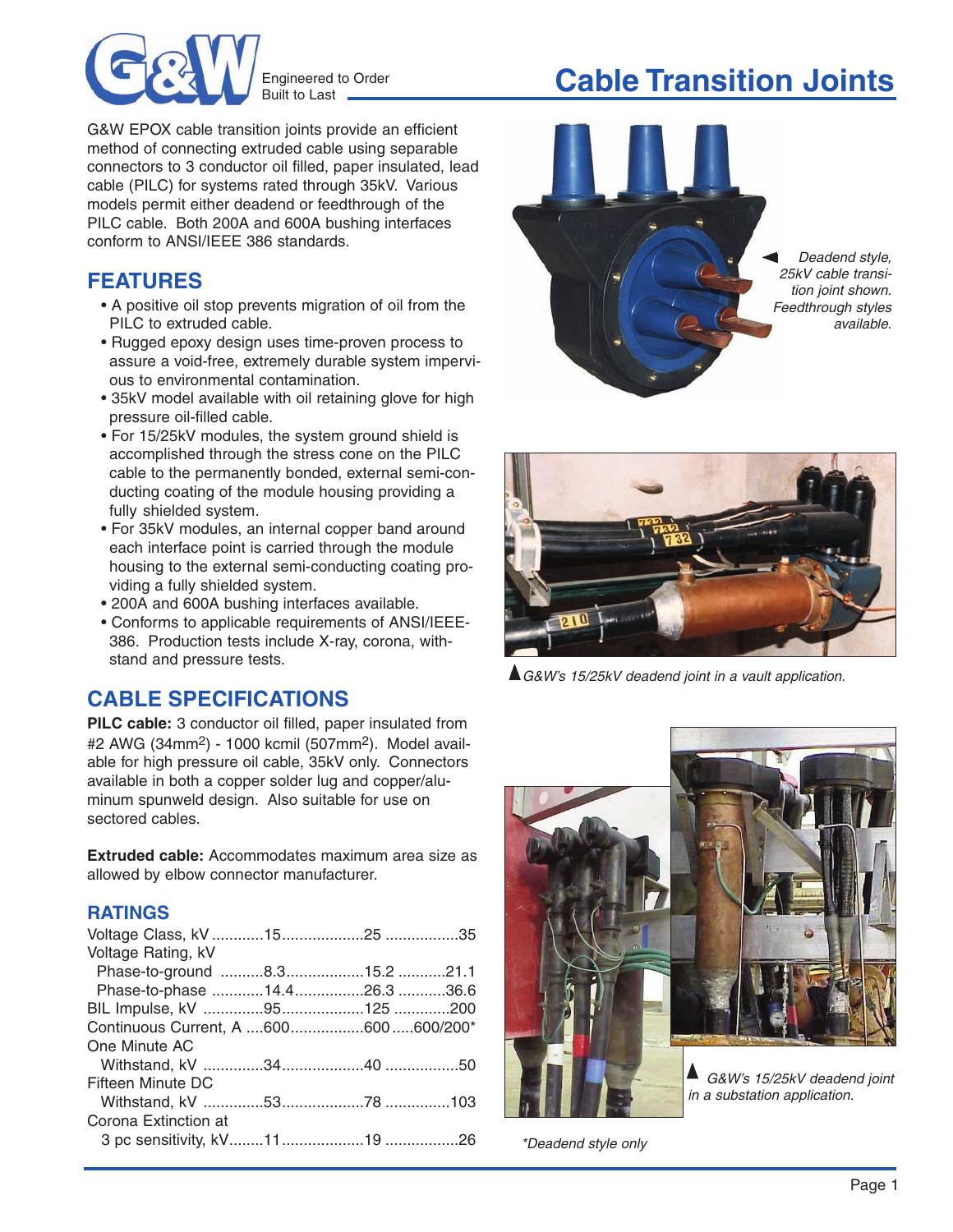#### **Assembled 15/25kV Model -** *Dimensions shown in inches (mm)*

G&W offers a 15/25kV model in feedthrough and deadend designs, both with 600A bushing interfaces. Shown below are typical dimensions for an assembled 15/25kV deadend unit in a wall-mounted bracket. Accessory kit options are described on page 4.



#### **Assembled 35kV Model -** *Dimensions shown in inches (mm)*

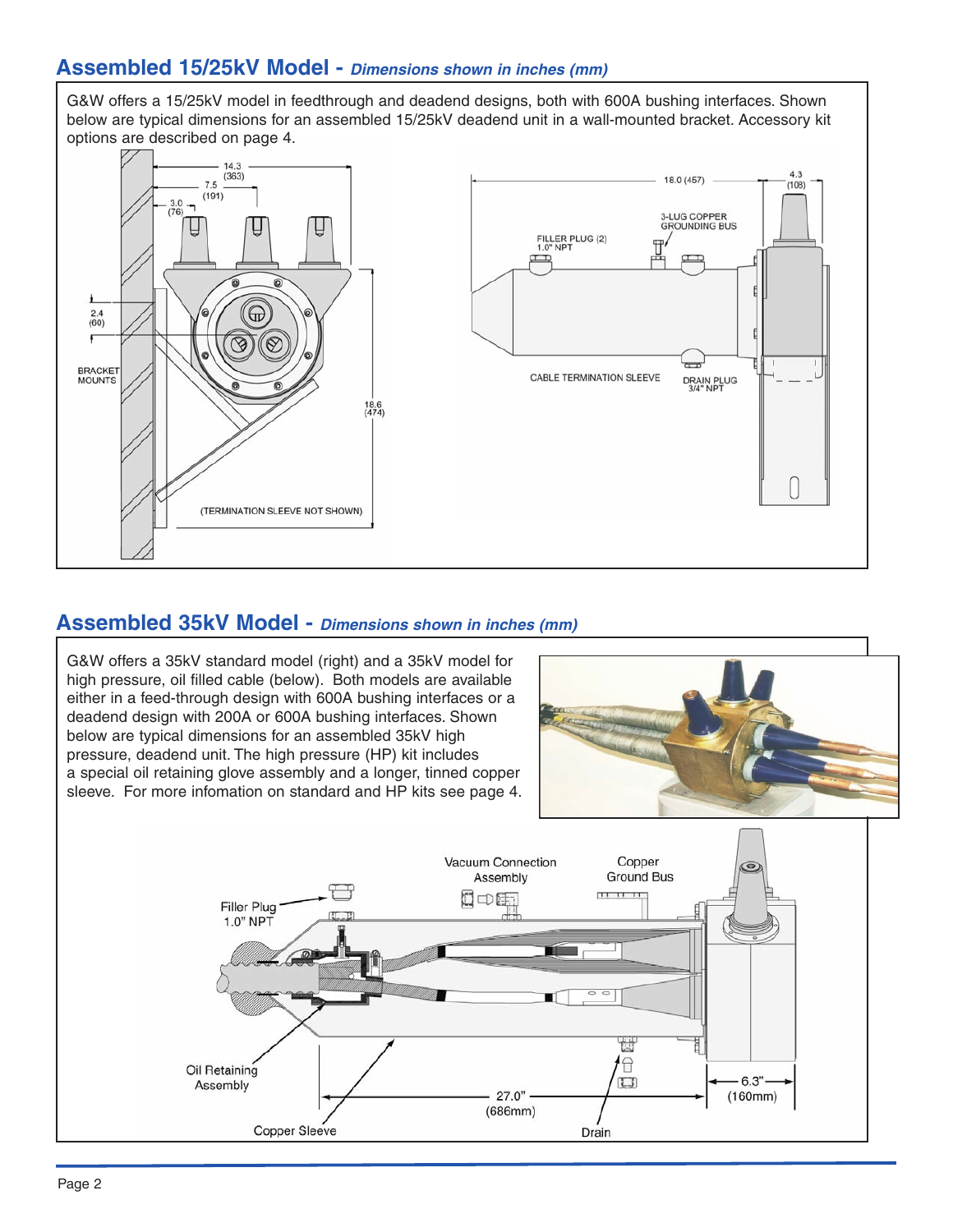#### **Approximate Dimensions** *- Dimensions shown in inches (mm)*



\*For 200A interface, subtract 3 inches (76mm) from overall height.

#### **Stainless Steel Mounting Brackets -** *Approximate dimensions shown in inches (mm)*